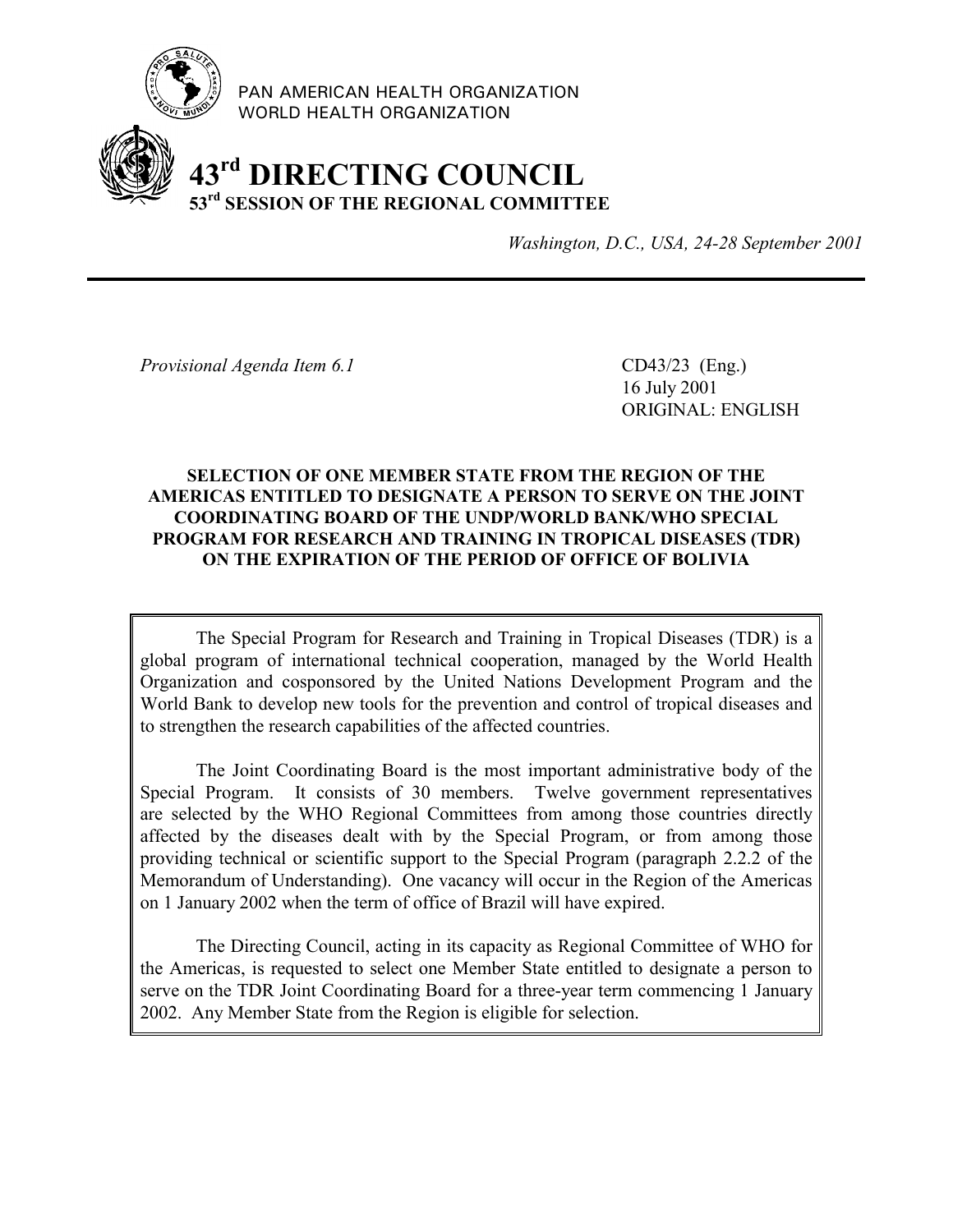CD43/23 (Eng.) Page 2

The Special Program for Research and Training in Tropical Diseases (TDR) is a global program of international technical cooperation managed by the World Health Organization and cosponsored by the United Nations Development Program (UNDP) and the World Bank, to develop new tools for the prevention and control of tropical diseases and to strengthen the research capabilities of the affected countries.

The diseases included in the Special Program are malaria, schistosomiasis, filariasis (including onchocerciasis), African and American trypanosomiasis, leprosy, and leishmaniasis, dengue, and tuberculosis.

The Joint Coordinating Board (JCB) is the most important administrative body of the Special Program. It consists of 30 members selected as follows:

*Twelve government representatives selected by the contributors to the Special Program resources* (paragraph 2.2.1 of the Memorandum of Understanding)

The Government of Canada is a JCB member until 31 December 2004 and the Government of the United States of America is a member until 31 December 2002.

<sup>y</sup> *Twelve government representatives selected by the WHO Regional Committees from among those countries directly affected by the diseases dealt with by the Special Program, or from among those providing technical or scientific support to the Special Program* (paragraph 2.2.2 of the Memorandum of Understanding)

The Government of Argentina is a member until 31 December 2003.

One vacancy will occur in the Region of the Americas on 1 January 2002 when the term of office of Bolivia expires.

**Three members designated by the JCB itself from among the remaining** *Cooperating Parties* (paragraph 2.2.3 of the Memorandum of Understanding)

The Region of the Americas does not have a member designated by the JCB itself for the current period.

## <sup>y</sup> *Three agencies which comprise the Standing Committee*

This Committee is made up by the United Nations Development Program, the World Bank, and the World Health Organization.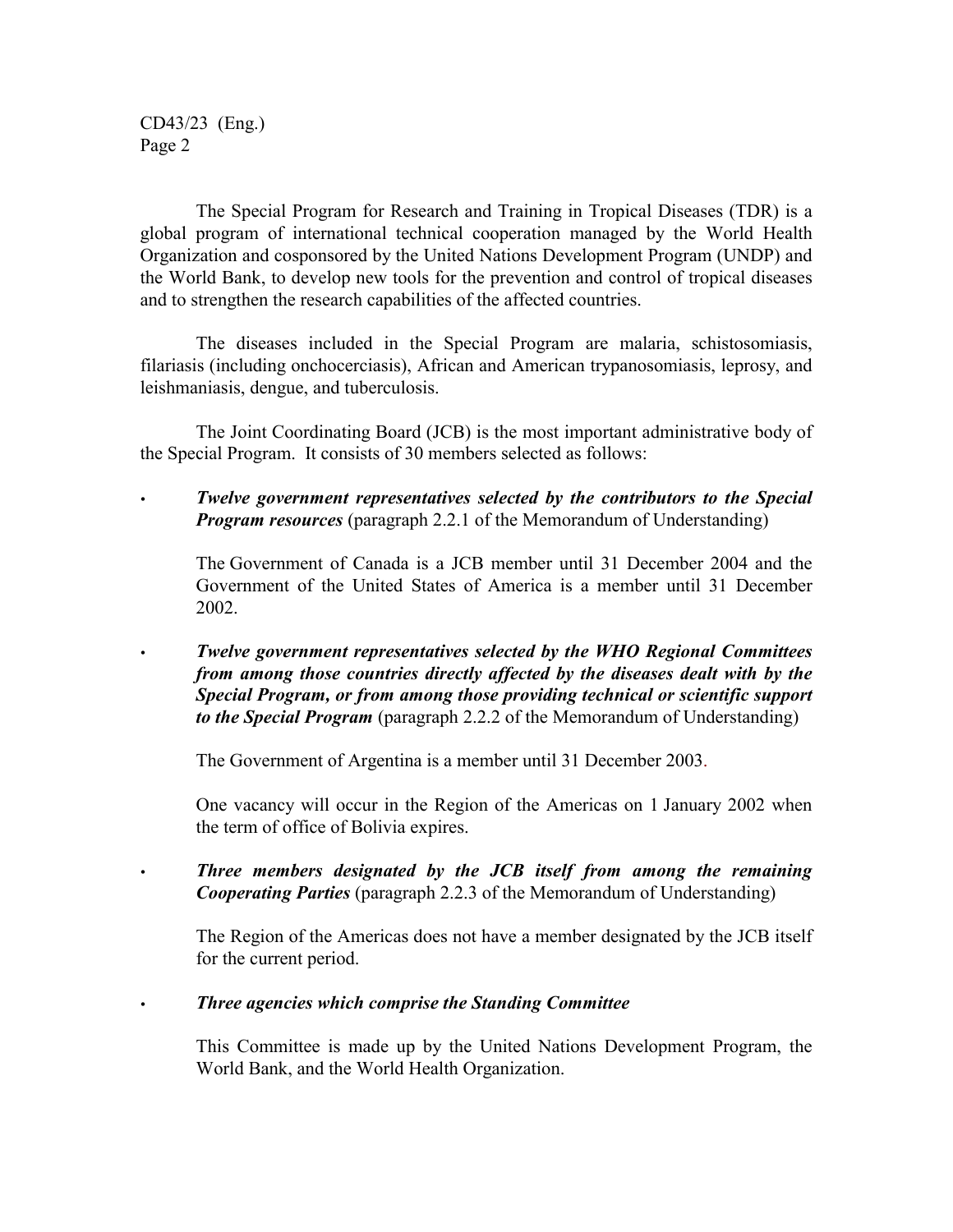According to paragraph 2.2.2 of the Memorandum of Understanding, the Directing Council, acting in its capacity as Regional Committee of WHO for the Americas, is requested to select a Member State entitled to designate a person to serve on the TDR Joint Coordinating Board for a three-year term commencing 1 January 2002. Any Member State from the Region is eligible for selection under paragraph 2.2.2.

Summaries of the scientific and technical basis of the Special Program and the functions, composition, and operation of the Joint Coordinating Board are attached as Annexes A and B.

Annexes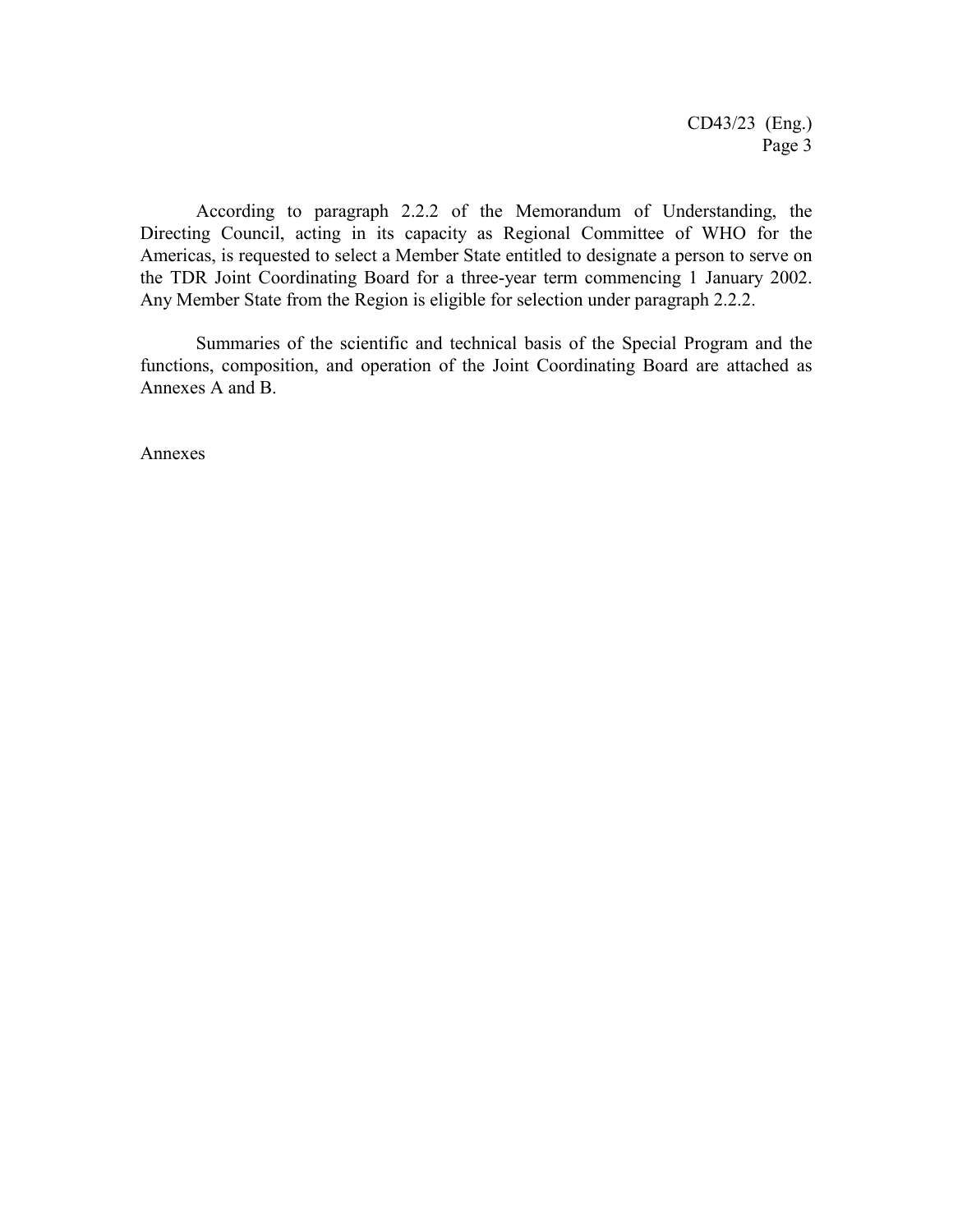# **UNDP/WORLD BANK/WHO SPECIAL PROGRAM FOR RESEARCH AND TRAINING IN TROPICAL DISEASES**

# **Scientific and Technical Summary of the Memorandum of Understanding on the Administrative and Technical Structures**

1. Despite the remarkable advances in medical science over recent decades, parasitic diseases still affect or threaten more than a thousand million people in the tropical countries, taking a heavy toll in human lives and gravely impeding economic development. Furthermore, rather than coming under control, in many regions some of these diseases are increasing in both prevalence and severity.

2. These diseases, burden of the tropics, are borne by the very people least equipped to control disease—the populations of the developing countries. Not only is development impeded by disease, but some of the development projects, such as man-made lakes and irrigation schemes designed to improve conditions, have in fact altered the ecology and aggravated major public health problems, such as malaria, leishmaniasis and schistosomiasis.

3. In addition, technical problems have significantly reduced the effectiveness of some disease control programs. A prime example is the increasing resistance of anopheline mosquitoes to chemical control, the mainstay of the majority of malaria control programs. In some areas, such insecticide resistance in the vector is combined with chloroquine-resistant strains of the malaria parasite in man, further increasing the severity of the problem.

4. To stimulate and coordinate goal-oriented research leading to the development and application of new and improved tools for control of these diseases, the Special Program for Research and Training in Tropical Diseases has been planned and initiated by the World Health Organization (WHO) with the assistance and co-sponsorship of the United Nations Development Program (UNDP) and the World Bank.

This Program's two principal objectives can be summarized as:

- Research and development to obtain better tools to control tropical diseases;
- Training and strengthening of institutions to increase the research capability of tropical countries.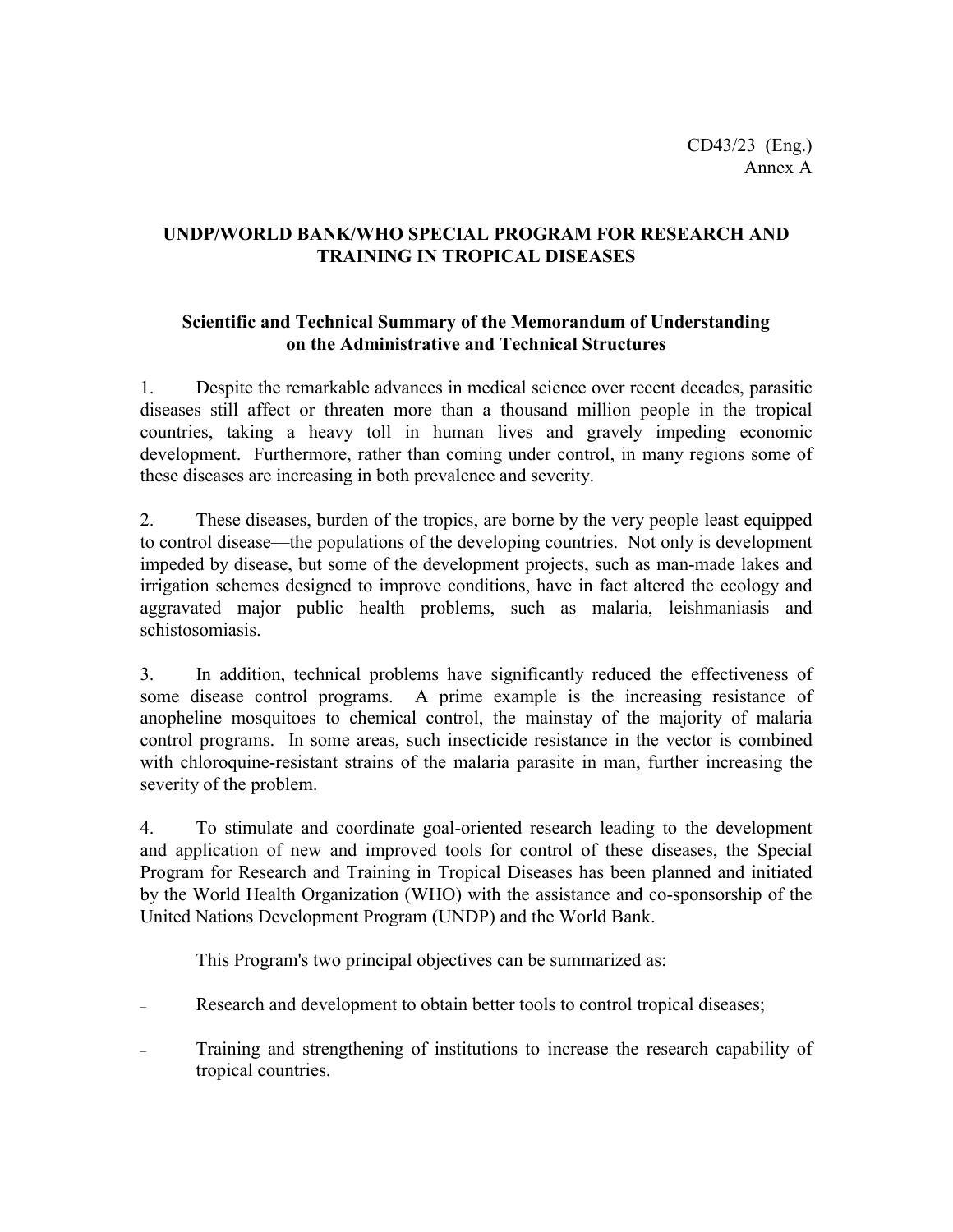5. Criteria for selection of the diseases—malaria, schistosomiasis, filariasis, trypanosomiasis (both African sleeping sickness and the American form called Chagas' disease), leishmaniasis, leprosy, dengue and tuberculosis—included:

- the impact of the disease as a public health problem;
- the absence of satisfactory methods for control of the disease in prevailing circumstance of the tropical countries;
- the presence of research opportunities leading to improved control methods.

Since several major problems requiring research apply to most or all of the eight diseases, the Special Program includes components on epidemiology and field research, vector control, and socioeconomic and biomedical research.

6. Each component of the Special Program is developed under the guidance and with the participation of multidisciplinary groups of scientists organized into a number of Scientific Working Groups, each with clearly defined research goals.

7. Intimately related to this search for new tools is the equally important and interdependent objective: the development of manpower and the strengthening of research institutions in the endemic countries of the tropics.

8. To these ends, institution strengthening activities focus upon the creation of a network of collaborating centers in tropical countries. These centers will become focal points for strengthening the research capabilities of the affected countries and will also be the sites for training activities.

9. The Special Program is concerned with ensuring that the full spectrum of technologists and scientists is trained to carry out the required research in accordance with the decisions and needs of the countries involved. Thus, while the Special Program is especially concerned with training leaders in research, it is not neglecting the training of supporting workers in the laboratory, the clinic, and the field.

10. The Special Program must be looked upon as a long-term effort of 20 years or more. It is hoped, however, that within the next five years some of the new tools will be ready for extensive trials within the national health services of those countries needing them.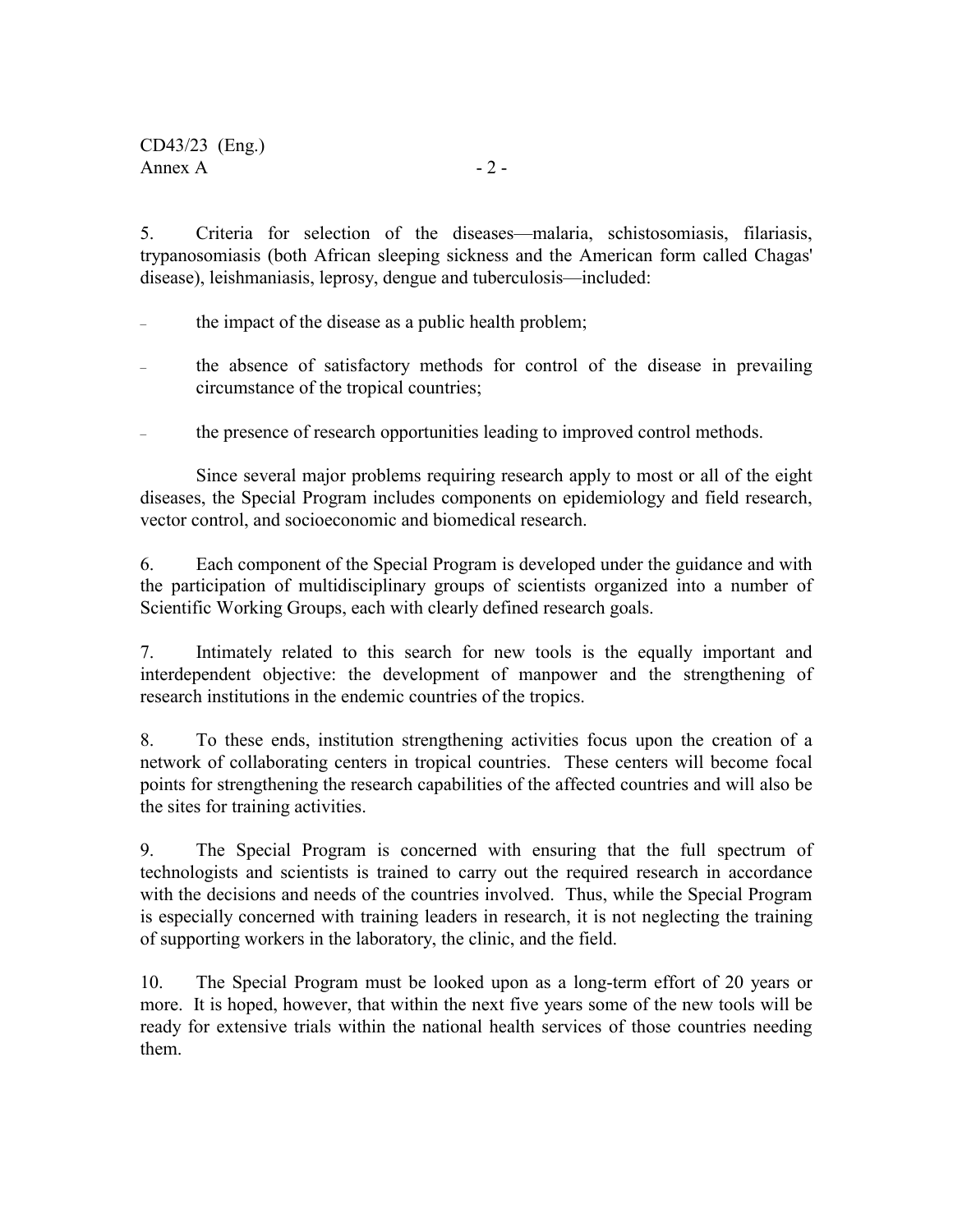# **EXTRACTED FROM THE MEMORANDUM OF UNDERSTANDING ON THE ADMINISTRATIVE AND TECHNICAL STRUCTURES OF THE SPECIAL PROGRAM FOR RESEARCH AND TRAINING IN TROPICAL DISEASES**

#### **Joint Coordinating Board (JCB)**

#### *Functions*

The Joint Coordinating Board (JCB) is the most important administrative body of the Special Program. For the purpose of coordinating the interests and responsibilities of the parties cooperating in the Special Program, it has the following functions:

- review and decide upon the planning and execution of the Special Program. For this purpose it keeps itself informed of all aspects of the development of the Special Program, and considers reports and recommendations submitted to it by the Standing Committee, the Executing Agency, and the Scientific and Technical Advisory Committee (STAC);
- approve the proposed plan of action and budget for the coming financial period, prepared by the Executing Agency and reviewed by the Standing Committee;
- review the proposals of the Standing Committee and approve arrangements for the financing of the Special Program in that period;
- review proposed longer-term plans of action and their financial implications, and review the annual financial statements submitted by the Executing Agency, as well as the audit report thereon, submitted by the External Auditor of the Executing Agency;
- review periodic reports which evaluate the progress of the Special Program toward the achievement of its objectives;
- endorse the proposals of the Executing Agency and the Standing Committee for STAC membership;
- consider such other matters relating to the Special Program as may be referred to it by any Cooperating Party.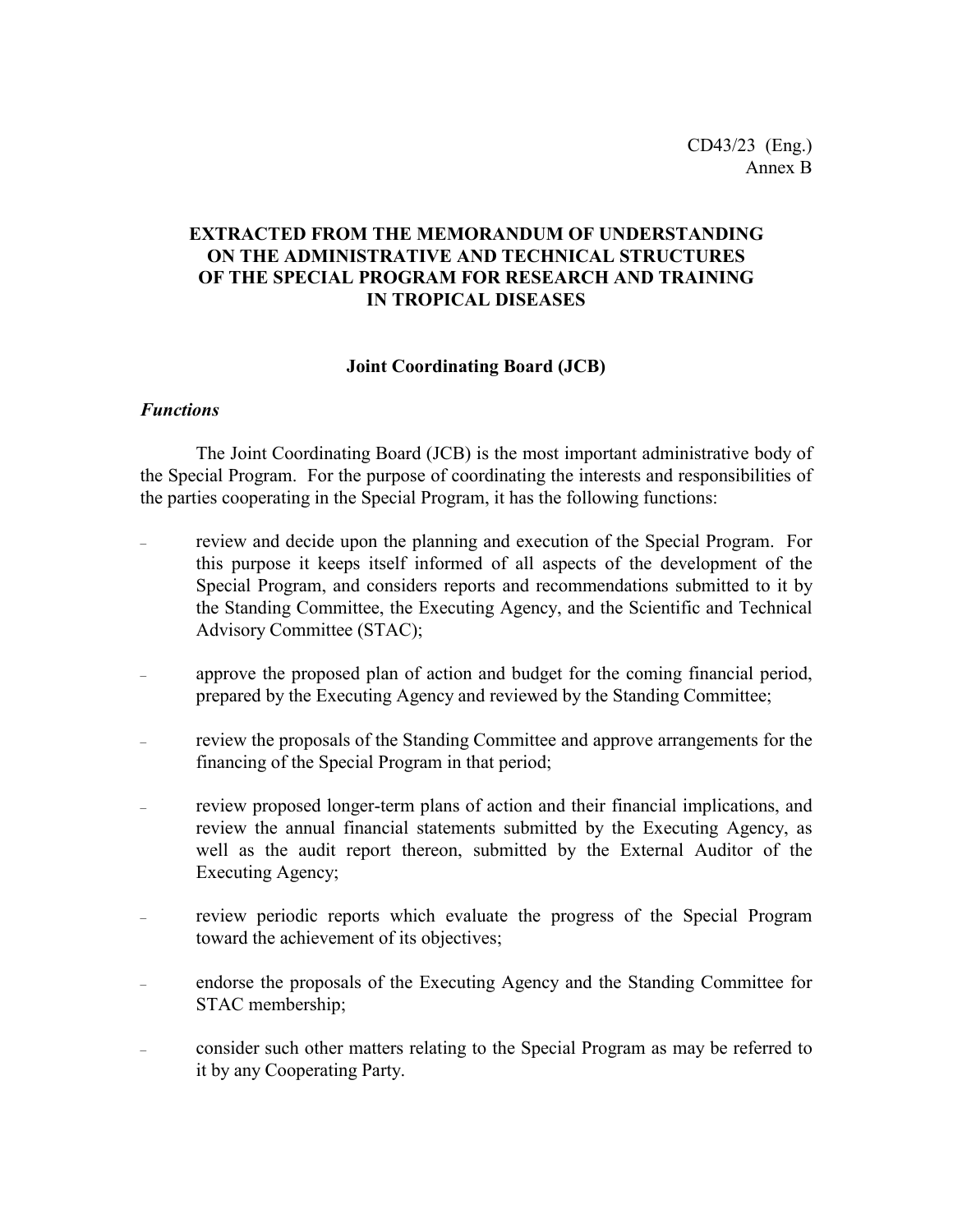# *Composition*

#### *Members*

The JCB consists of 30 members from among the Cooperating Parties as follows:

- twelve government representatives selected by the contributors to the Special Program resources;
- twelve government representatives selected by the WHO Regional Committees from among those countries directly affected by the diseases dealt with by the Special Program, or from among those providing technical or scientific support to the Special Program;
- three members designated by the JCB itself from among the remaining Cooperating Parties;
- the three agencies which comprise the Standing Committee.

Members of the JCB serve for a period of three years and may be reappointed.

## *Observers*

Other Cooperating Parties may, at their request, be represented as observers upon approval by the JCB.

## *Operation*

The JCB meets in annual session, and in extraordinary session if required and with the agreement of the majority of its members.

The JCB elects each year, from among its members, a chairman whose responsibilities are to:

- convene and preside over meetings of the JCB;
- undertake such additional duties as may be assigned to him by the JCB.

The Executing Agency provides the Secretariat and arranges for supporting services and facilities as may be required by the JCB.